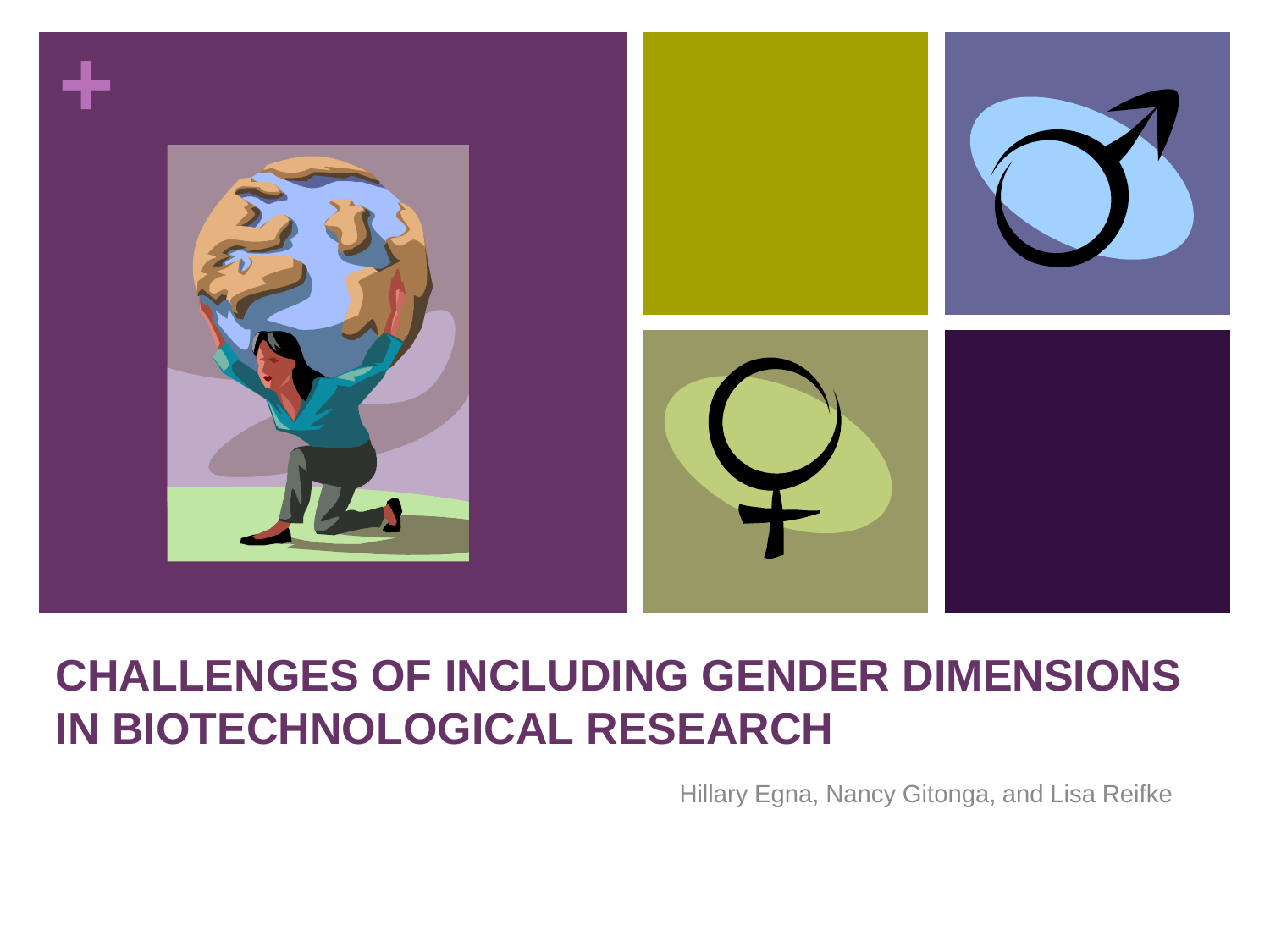

- **Introduction**
- Traditional Gender Roles in Aquaculture and Fisheries
- Barriers and Efforts in Gender Issues
- Challenges of Involving Women in Research Positions
- The AquaFish CRSP Training Efforts and Data
- Conclusion/Recommendations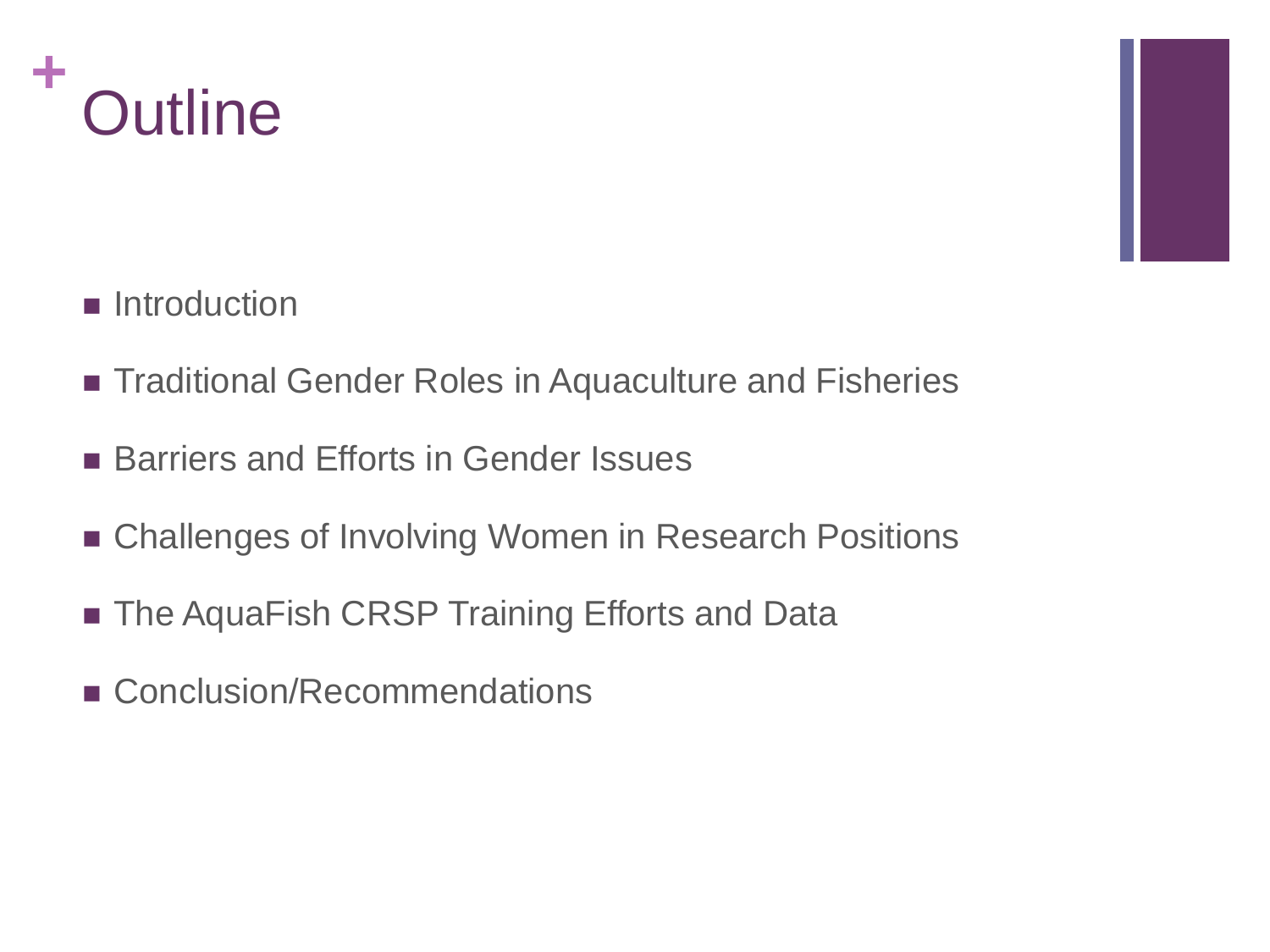# **<sup>+</sup>** Introduction

- Aquaculture and small-scale fisheries provide a major source of protein
- An estimated 200 million people depend on Aquaculture and Fisheries for employment and revenue (World Bank 2006)
- **As fisheries stocks decline,** aquaculture has become a fast growing industry
- Women play an integral role in both fisheries and aquaculture



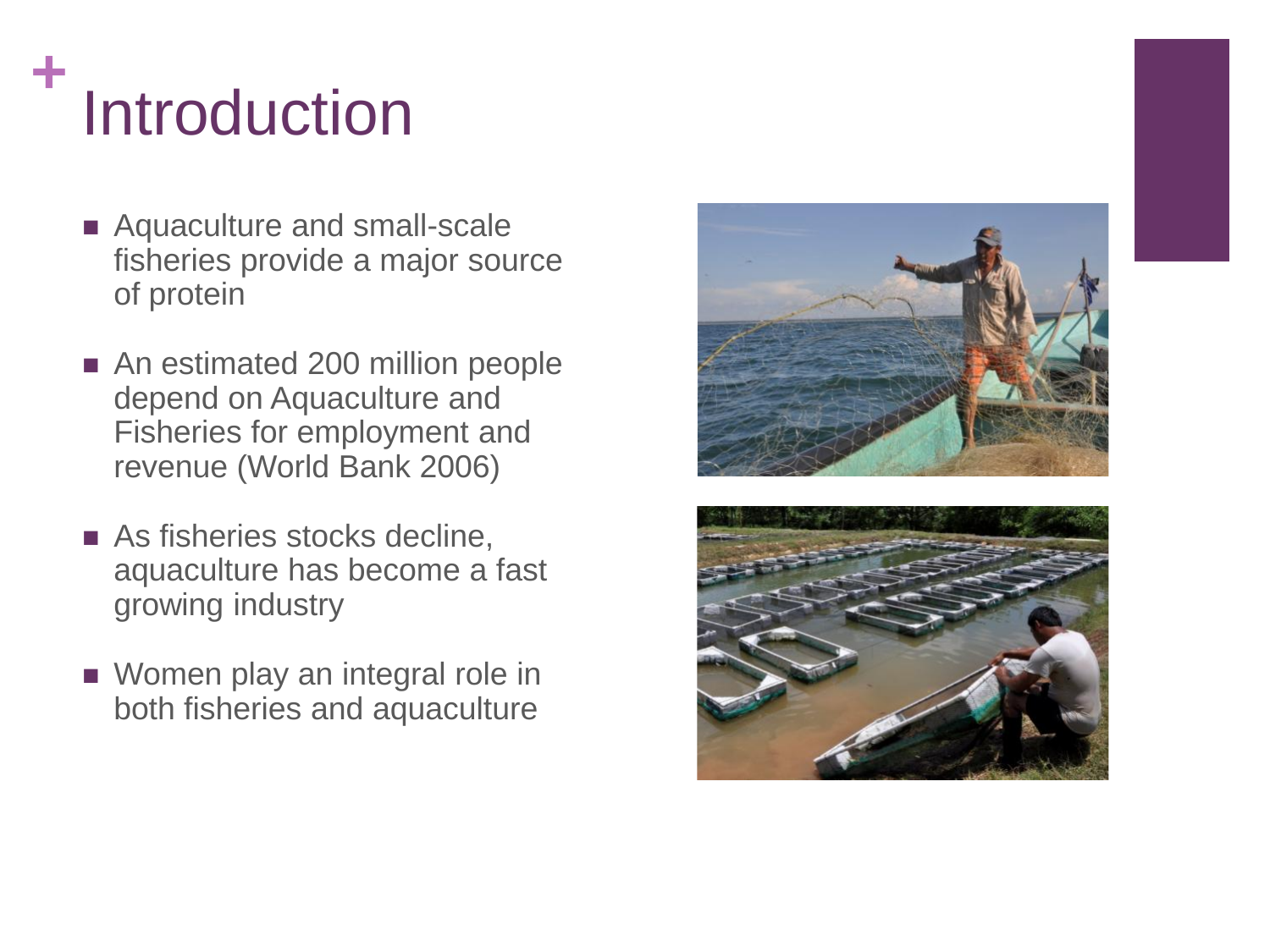## **<sup>+</sup>** Traditional Gender Roles in Aquaculture

- Construct ponds
- **Manage farms**
- **Land and farm owners**

#### Men Women

- Fry catchers
- **Laborers**
- **Processing plants**
- **Postharvest activities**



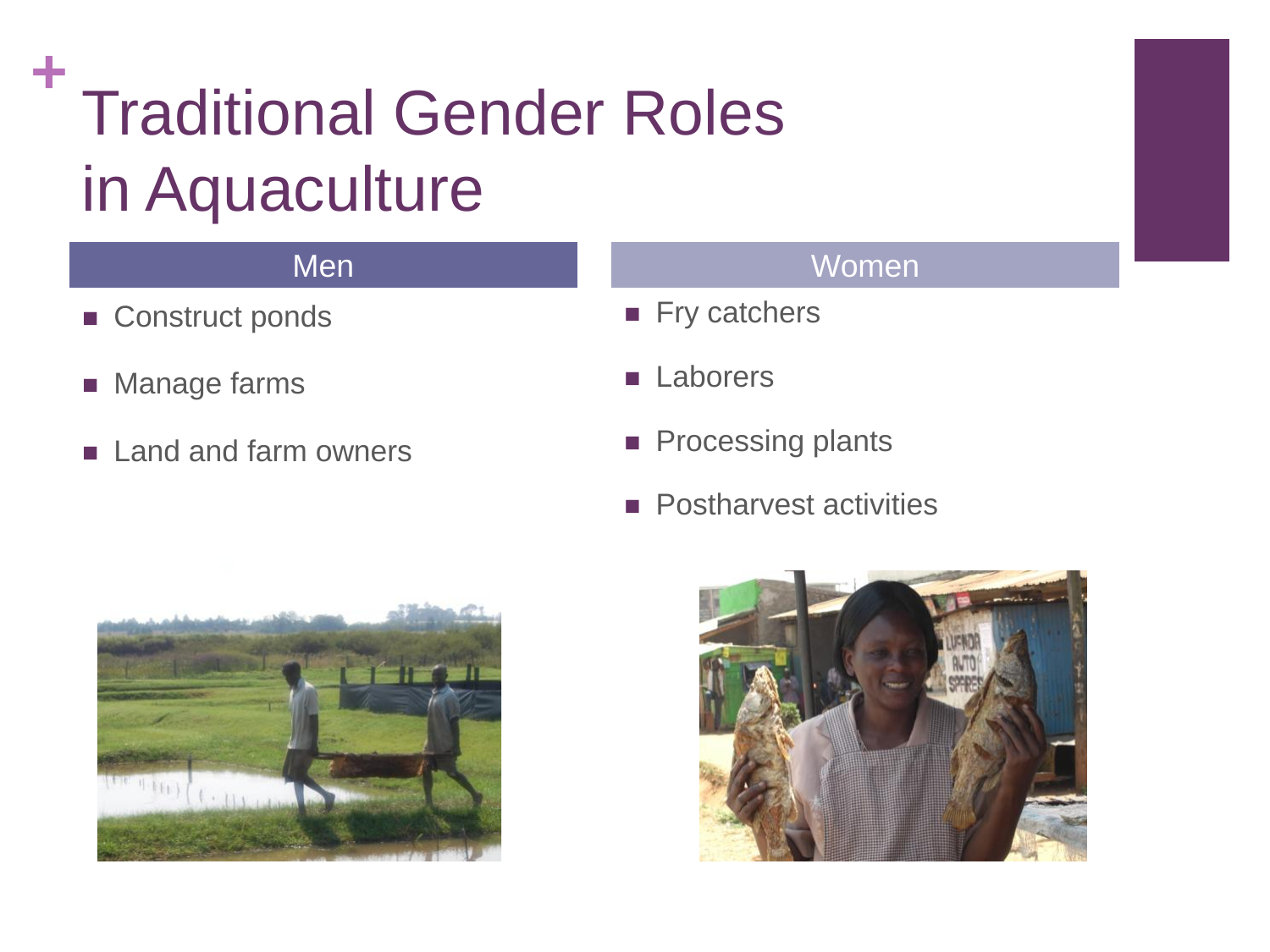#### **+** Traditional Gender Roles in Fisheries

- Own most boats and do the fishing
- **Manage large boats**

#### Men Women

- **Post harvest activities:** 
	- **Marketing**
	- **Processing**
- **Manage smaller boats**
- Net making and mending



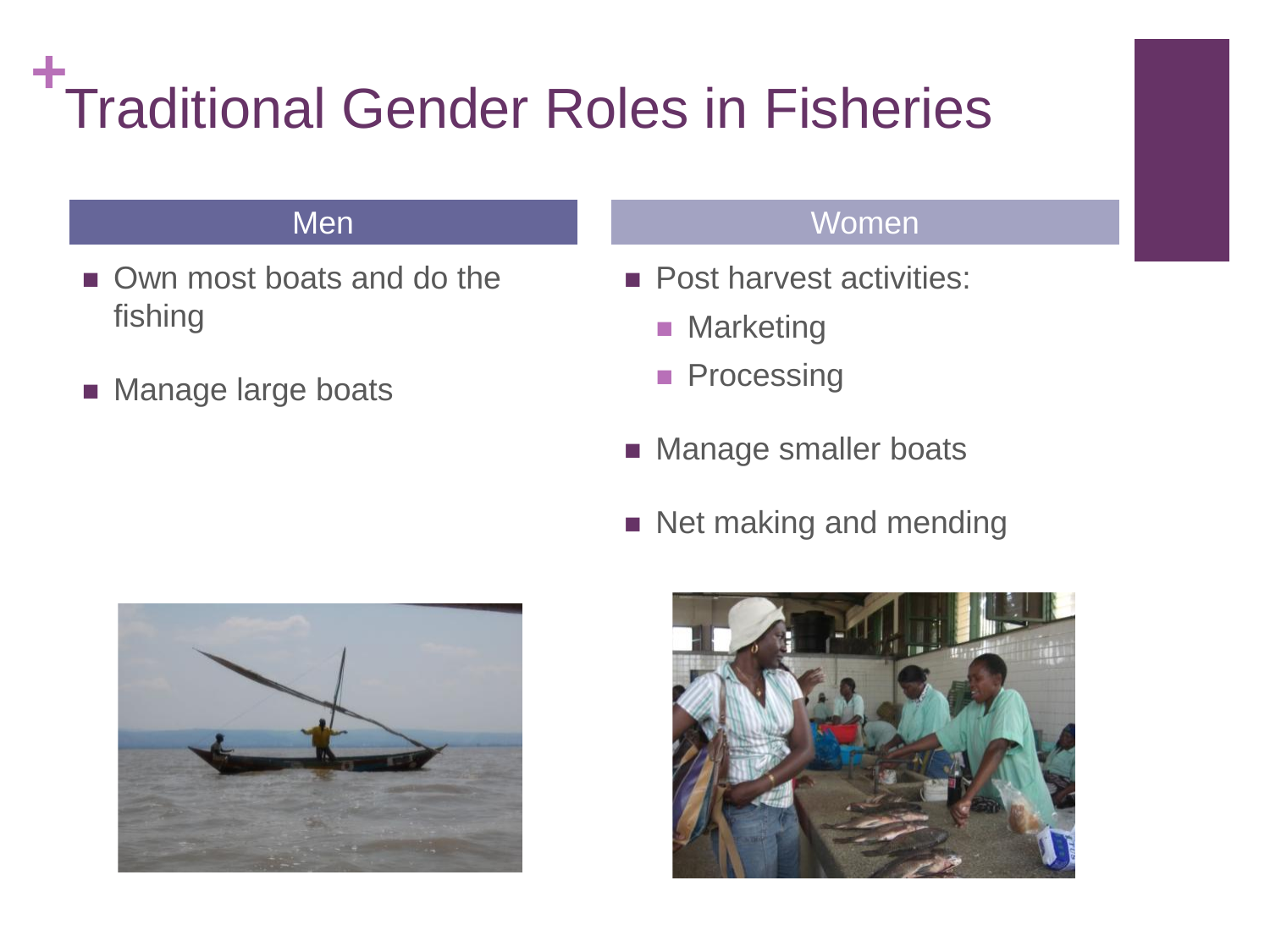

- Regardless of gender-role differences, wealthier groups of women and men play dominant roles in the parts of the value chains where they operate
- **Poor members of the chain:** 
	- **have weak bargaining power and**
	- little control over prices paid for goods and services
	- **n** more vulnerable to decreases in catch or prices and poor services because they are unable to accumulate assets

(World Bank et al. 2009)

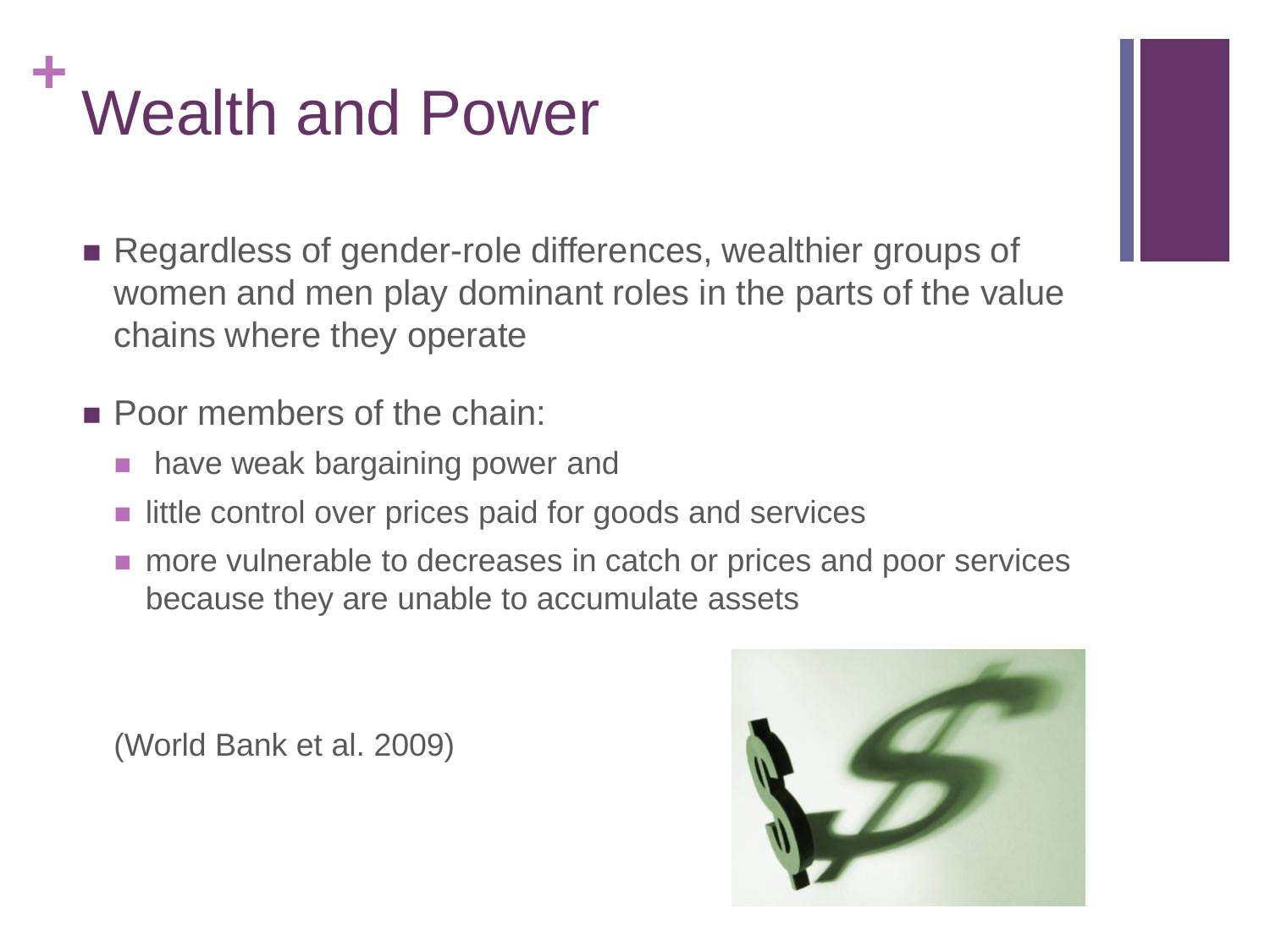### **Barriers that Prevent Women's Participation**

- *Time availability and allocation* Women are expected to fulfill household responsibilities.
- *Land ownership and access to water* This is a major barrier for women who want to own or operate fish farms .
- *Credit and labor* Women have less access than men to formal sources of credit, such as banks or credit unions and rarely have the collateral required.
- *Access to training and extension services-* rarely receive technical advice directly from fisheries officers.
	- **FAO** has determined that women farmers receive only 5% of all agricultural extension services worldwide despite their increasing role in food production (UN and FAO 1998)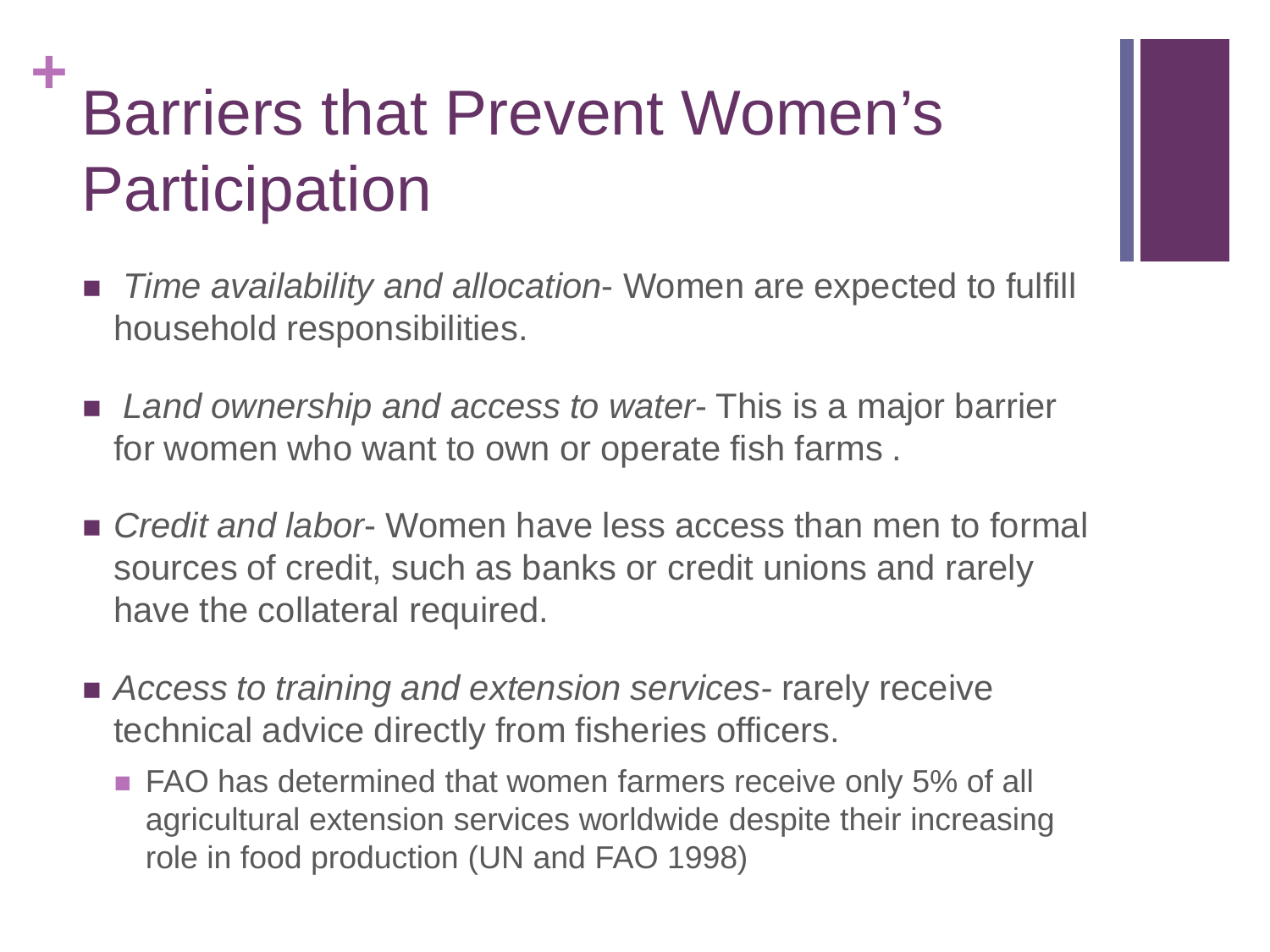## **Efforts to Alleviate Gender Issues**

- Since the beginning of the International Decade for Women in 1975, efforts have been made to improve the living conditions of women and to correct the imbalances between men and women
- Some fisheries projects have contributed to women developing and exercising leadership and sharing in decision-making
- **More is yet to be achieved**
- **Few women reach the upper echelons of management in** medicine, science, business, fisheries, or agriculture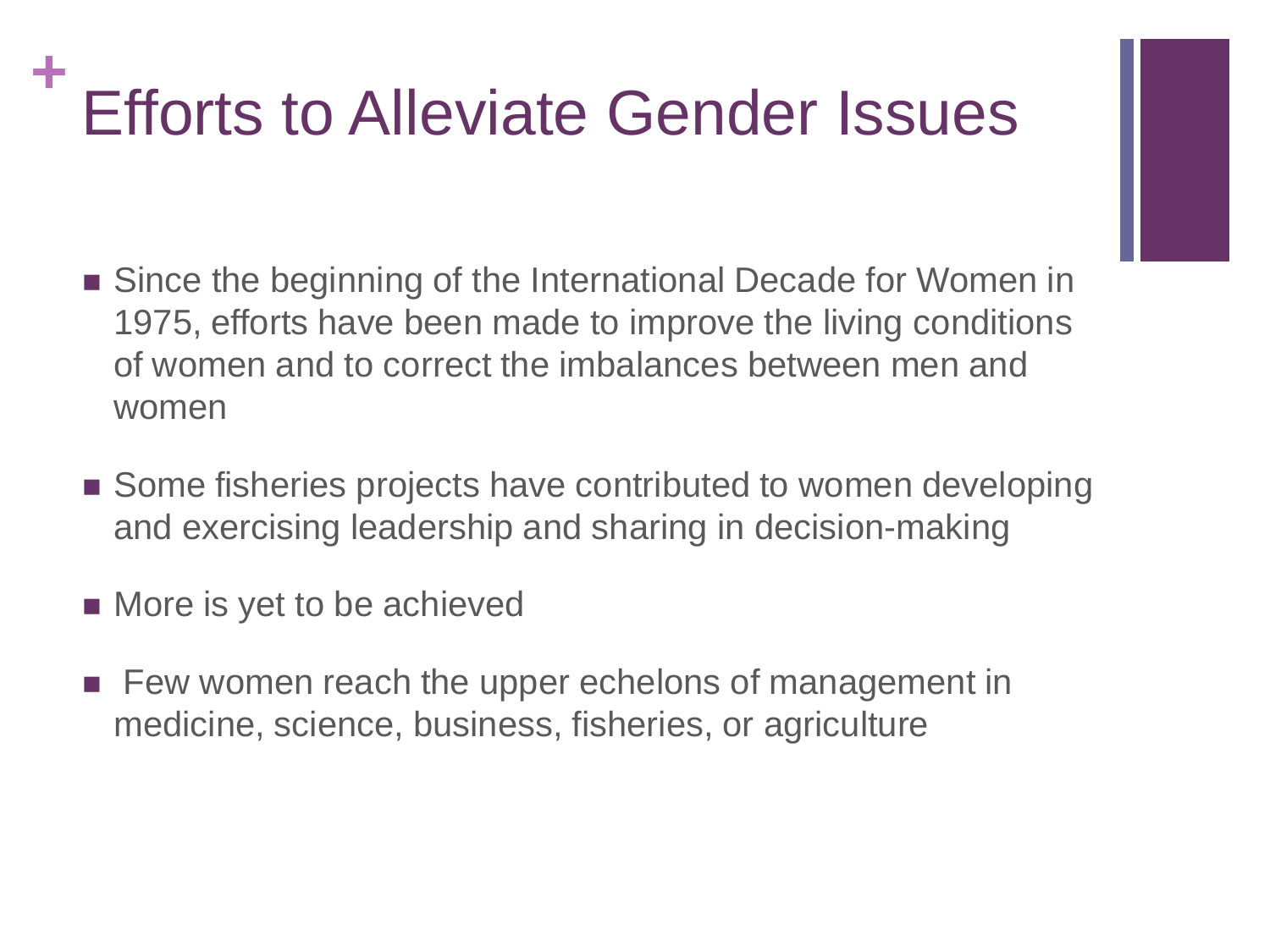### **Challenges of Involving Women in** Research—The Leaky Pipeline

- There is a long history of women being under-<br>represented in science, engineering, and technology careers
- **Even with global improvements, women in the** sciences are falling through the 'leaky pipeline.'
- **Pipeline is the system that carries students** from secondary school through graduate school and into their careers
- **There are holes or leaks in the pipeline**
- Women leak out more than men (Blickenstaff 2005)
- **Problem is progressive and persistent**

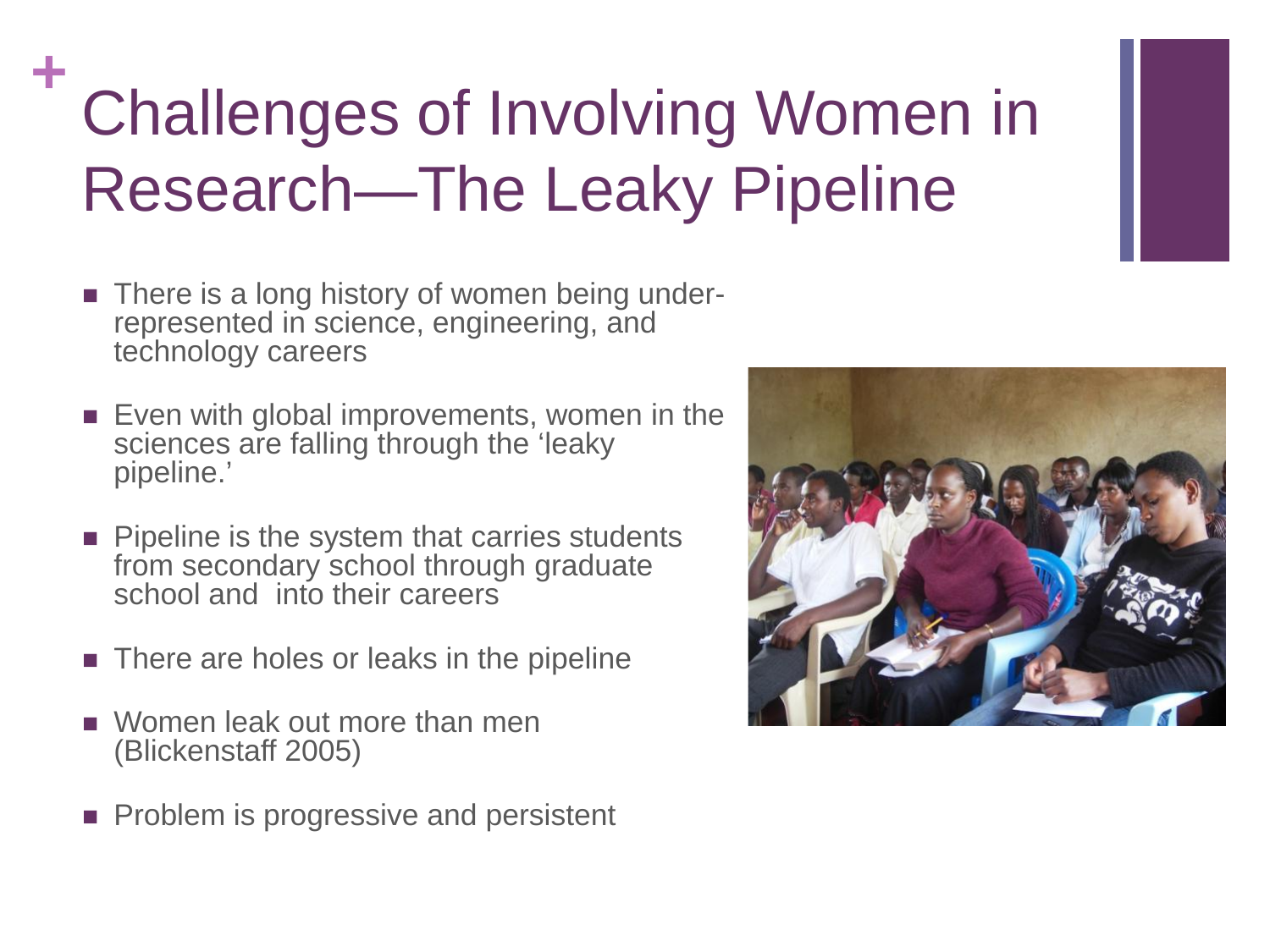### **<sup>+</sup>** Equal opportunities do not necessarily mean equality

- An increase in women graduates has not been accompanied by associated increase in of women in academic science, engineering, and technology careers (Bebbington 2002)
- **Even in science fields where women were well represented,** such as biology, they aren't necessarily reaching the top of their field (Glover 2002)
- Even in developed countries today, women earn \$0.82 for every \$1 dollar a male earns in an equivalent job, or about a 15% disparity regarding equal pay for equal work.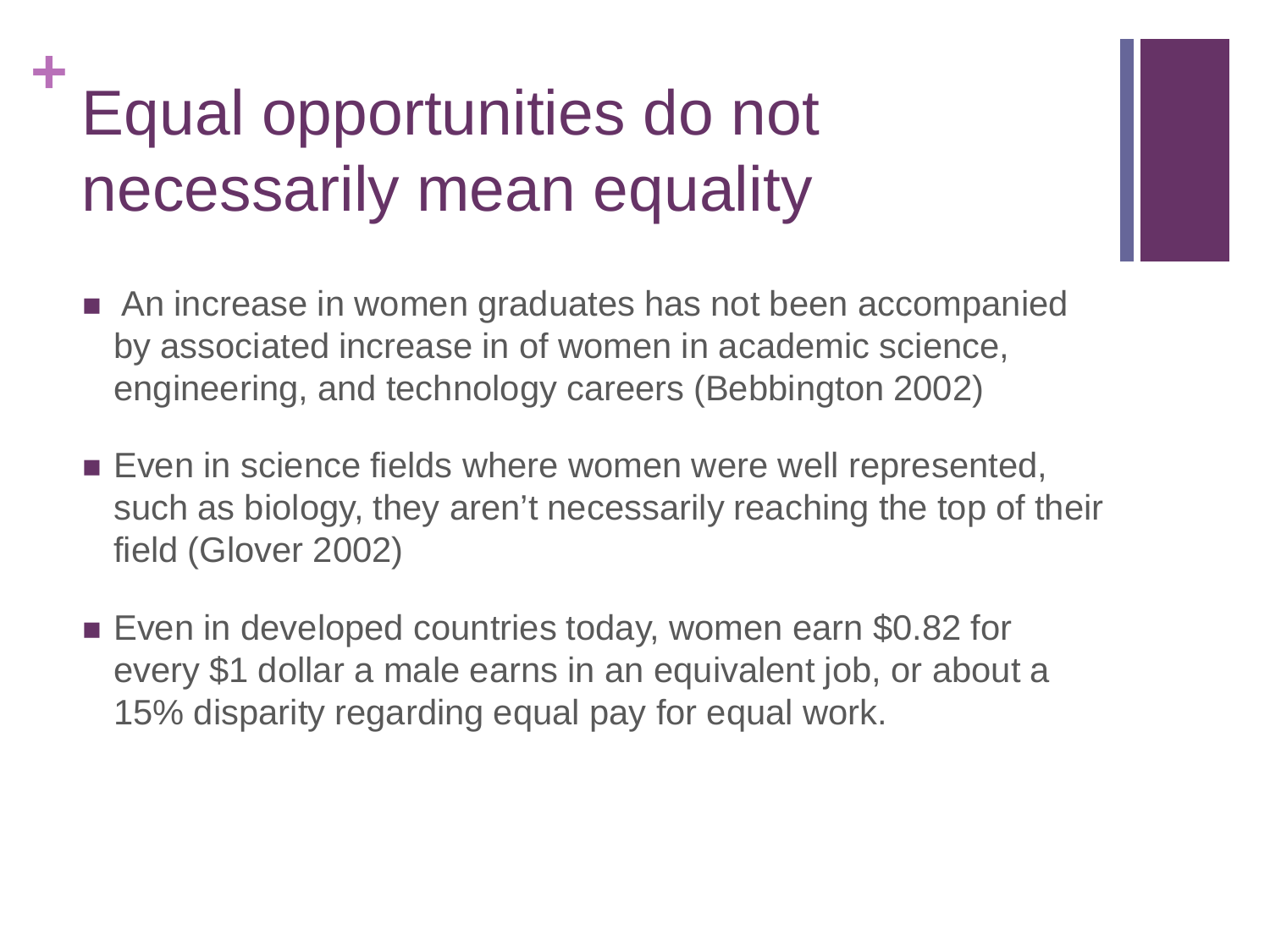# **<sup>+</sup>** What are the barriers?

- Balancing work and family demands
- Societal gender roles
- Science curricula and pedagogy are more geared toward men
- Women's work is often overlooked/undervalued
- **Personal values**
- **The culture of science itself**



Adapted from (Bebbington 2002),( Blickenstaff 2005) and (Glover 2002 )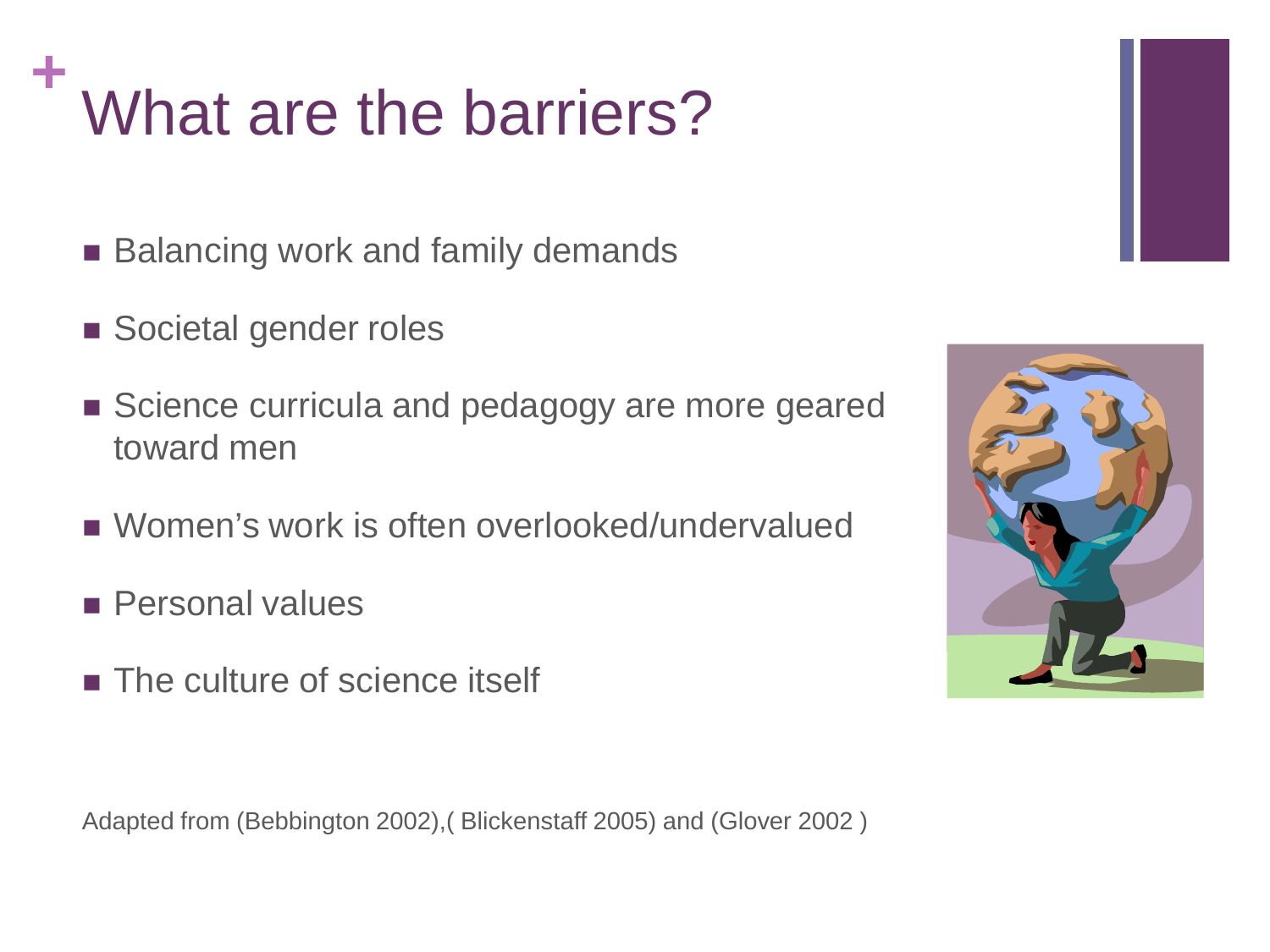## **<sup>+</sup>** The AquaFish CRSP efforts

- The AquaFish CRSP is dedicated to improving gender equity in the aquaculture and fisheries sectors
- Some of the specific actions taken by the AquaFish CRSP include:
	- Collection and analysis of disaggregated data from projects;
	- **Promoting the participation of women in education and training** opportunities by setting a 50% benchmark for training women;
	- Mandating that all core research projects have a a Gender Strategy;
	- Working with each of the core research projects to ensure it has at least one gender-focused investigation;
	- **Providing specific extension and technical services for women** producers.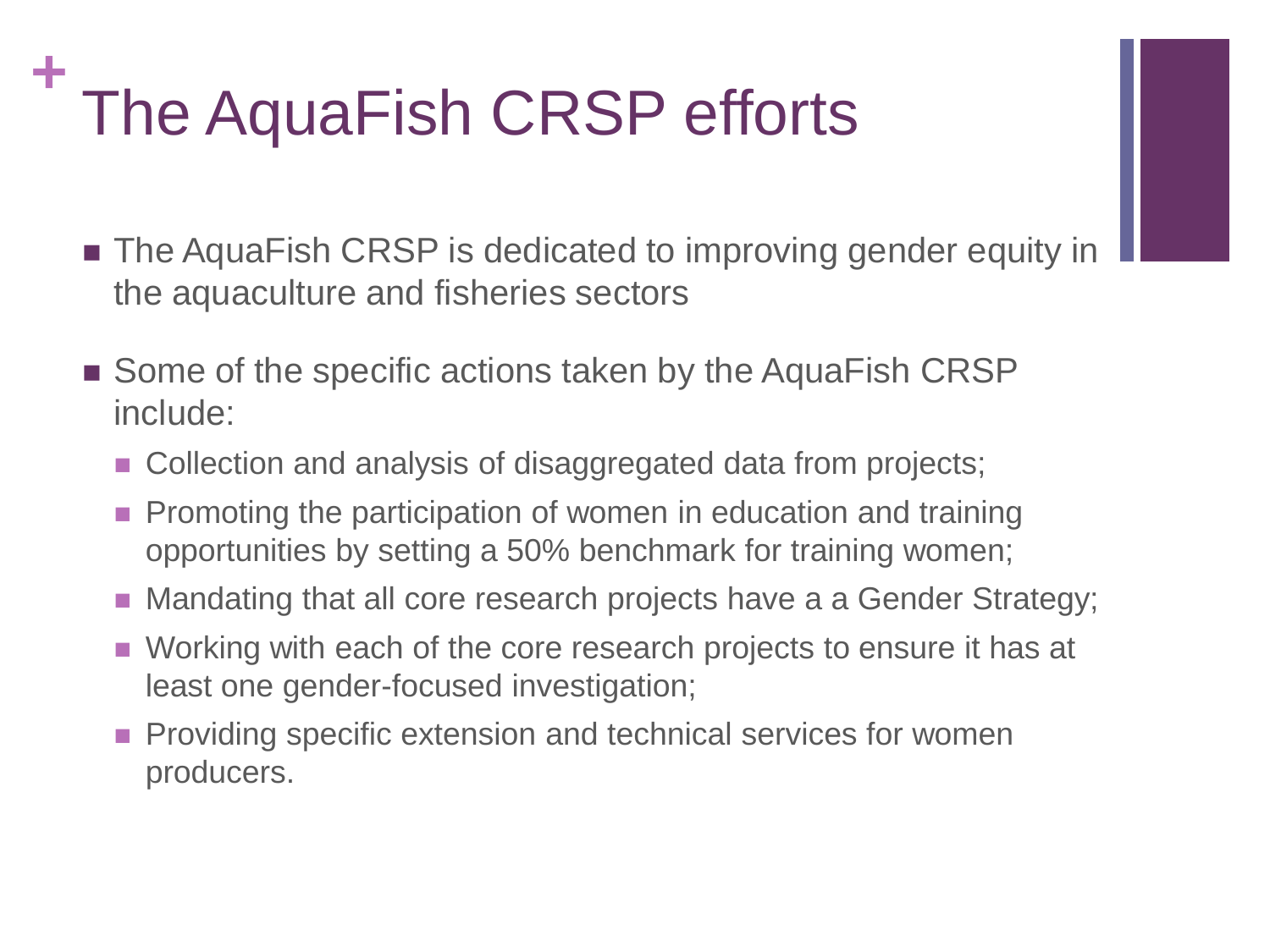# **<sup>+</sup>** CRSP Long-Term Training

- **Through equity in training** opportunities, the CRSP has been able to provide women the tools to empower themselves
- **Long-term training typically took the** form of participation in degree programs (BS, MS, or PhD) at higher education institutions, either in the US or Host Country
- Goal is to empower graduates with the ability to do research, generate new knowledge, and solve pressing problems in their home countries

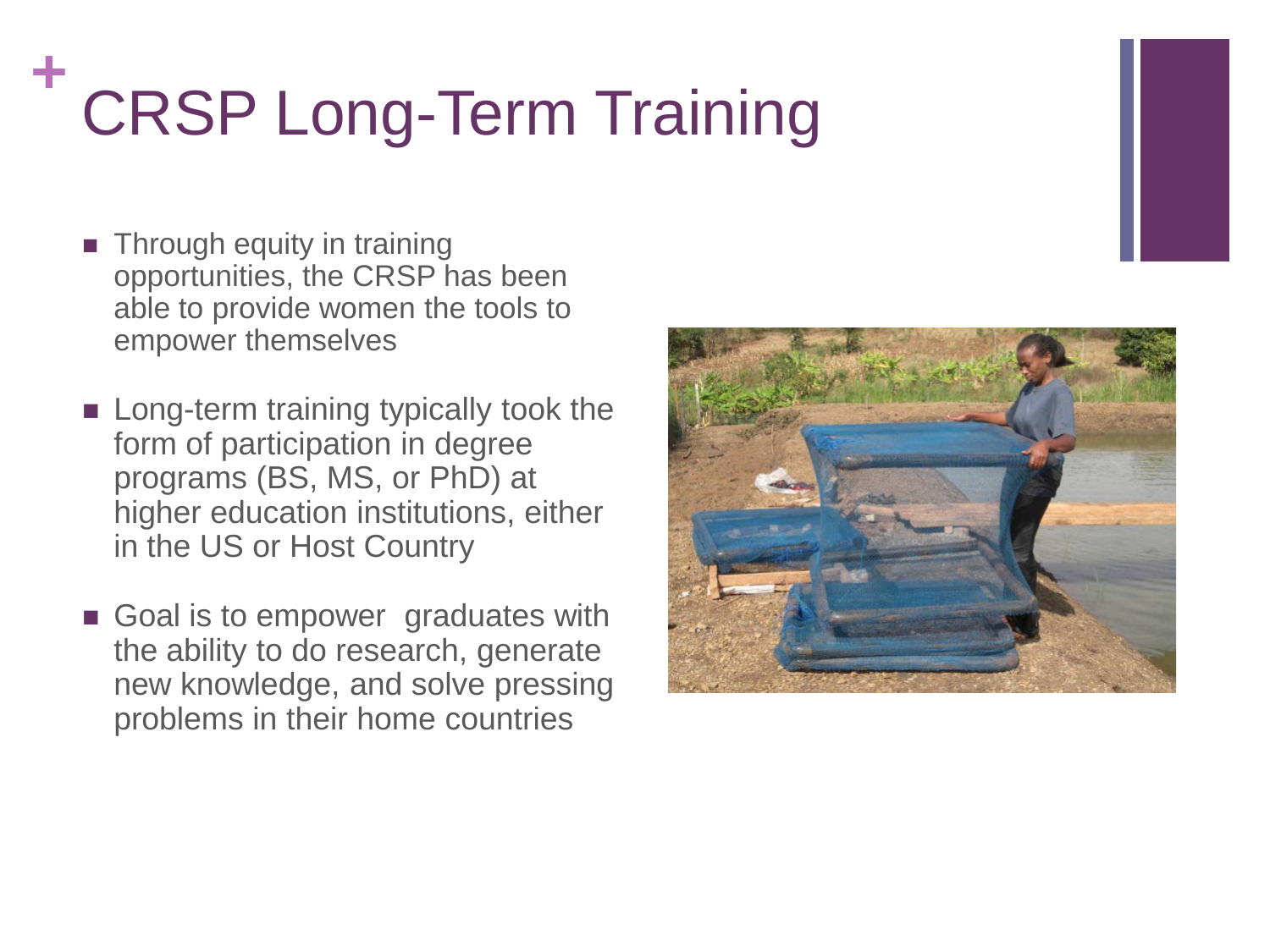# **<sup>+</sup>** Long-Term Training Data

- 683 students in degree programs with 36.8% being women (of those for which data was recorded)
- Number of women increased dramatically beginning in about 1999
- Women's enrollment was consistently greater than 40% from 2006-2008

#### PD/A and ACRSP (1984-2008) AquaFish CRSP (2006-present)

- 273 students in degree programs with 130 being women (47.6%)
- $\blacksquare$  In 2009 and 2010, at least 50% of the students completing degrees each year were women
- When combined with the previous 3 years of ACRSP data, it shows that roughly half (49%) of the graduates in the past five years were women.

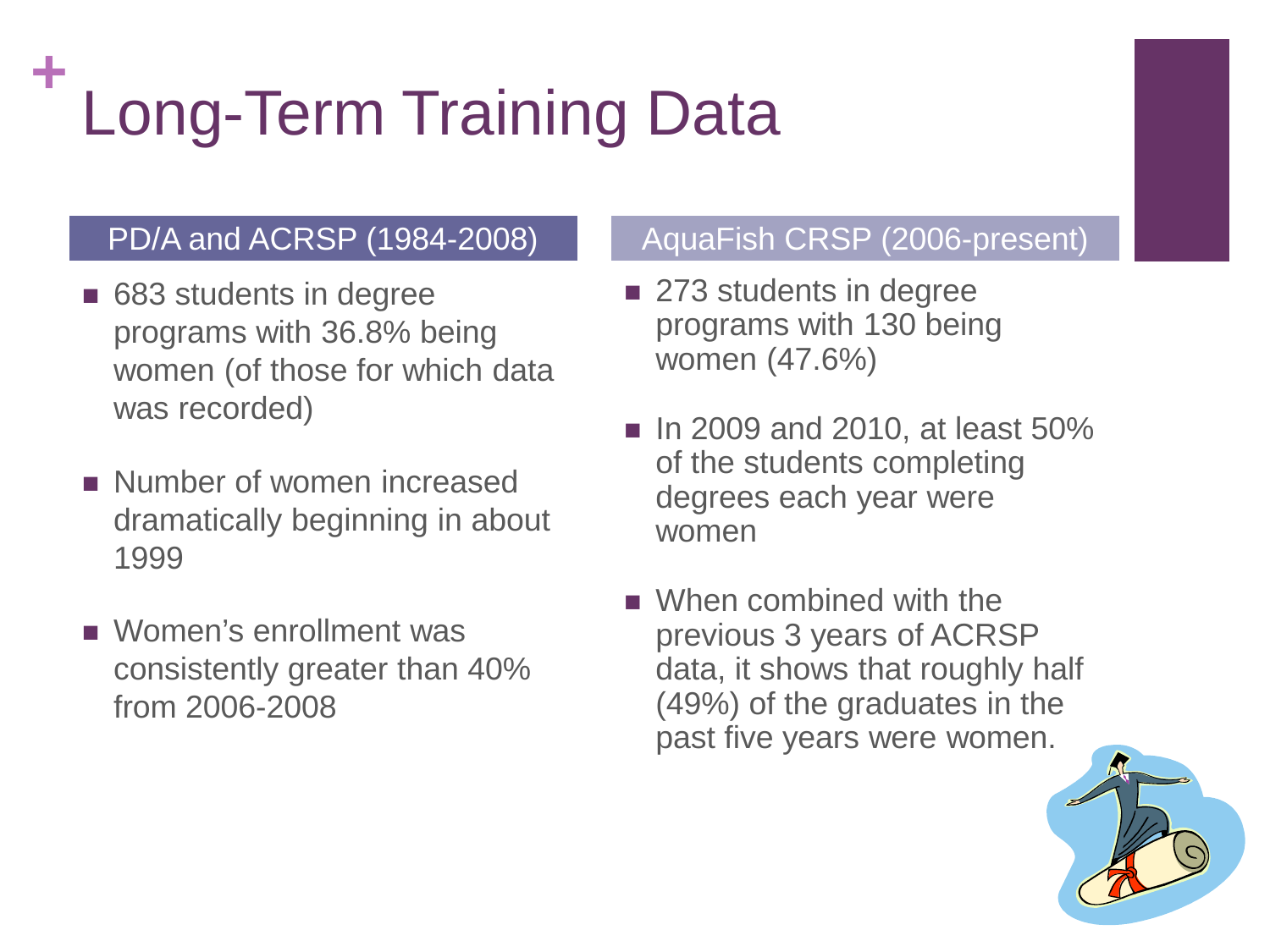### Are women graduates entering into research careers?

- We are nearing a 50/50 gender ratio in long-term training but not seeing the same proportion entering higher positions in research careers.
- **Nomen in leadership roles in the CRSP:** 
	- 3 out of 24 (12.5%) in the older ACRSP program
	- 1 woman out of 7 total US PIs (14.3%) in the AquaFish program
	- The CRSP's Lead Principal Investigator and director is a woman
	- 25 women out of 99 personnel (25%) in the 7 core research projects in the AquaFish CRSP
- **1** of every 2 women degree holders is not yet represented in the scientific leadership of the Program—might increase as the women graduates make it further down the pipeline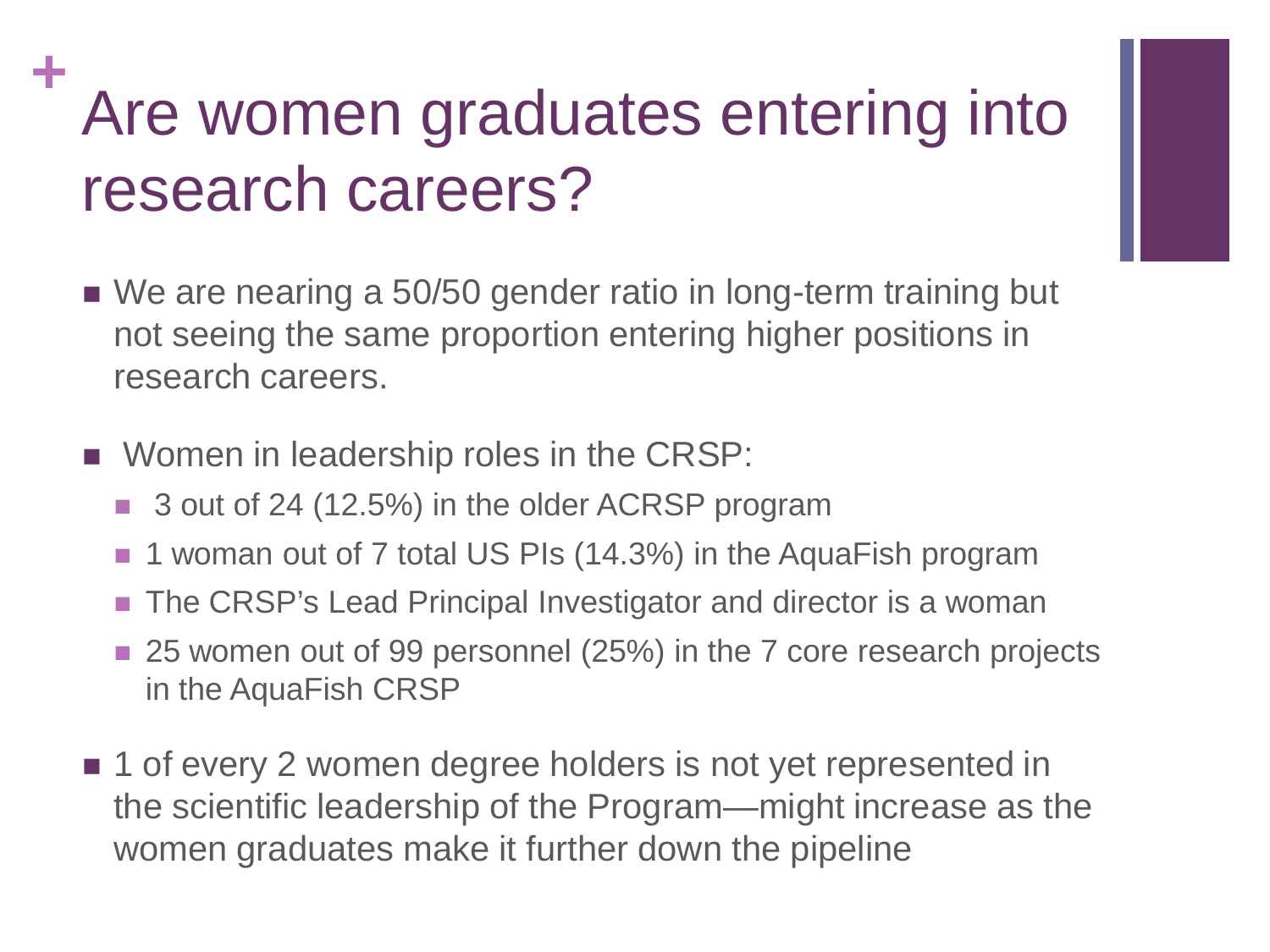### **+** Mainstreaming gender into biotechnological research programs

- Context: More women in the workforce than any time in history; With retirements more top leadership positions will be filled by women; Women still earn less than men for the same work
- **N**What works:
	- On going research: Climate studies; Focus groups; Exit interviews (PCOSW P&T report); Publish regular reports with metrics
	- The Process: Do a few things instead of a big agenda; Find and empower the champions – the others will come along later; Move forward despite the pushback
	- **Leadership: Create a climate where inequities can be addressed;** Support identity groups; Model the behavior you want to see; Put accountability measures in annual reviews
	- **Programming: Mentoring programs; Leadership academy; On-going** workshops; Women identity groups (The Voices Project)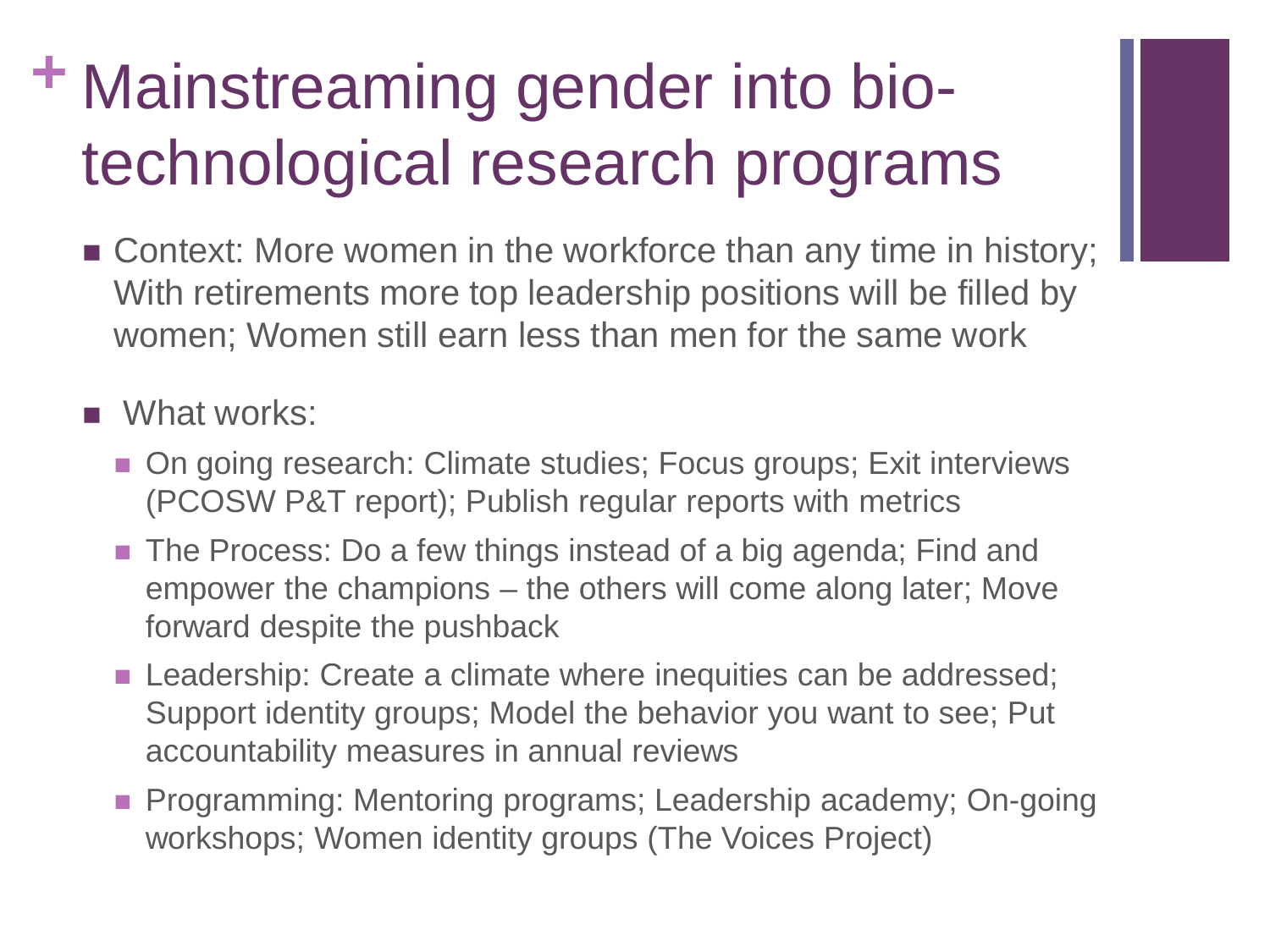# **<sup>+</sup>** Conclusion

- Future research should include follow up studies of CRSP women graduates
- Need to bridge the gap between training and employment, and between employment and promotion to the highest levels
- Need qualitative research to look at how and why these barriers are persisting
- An epistemological approach (Bebbington 2002) to understand women's relationship to science and the production of scientific knowledge

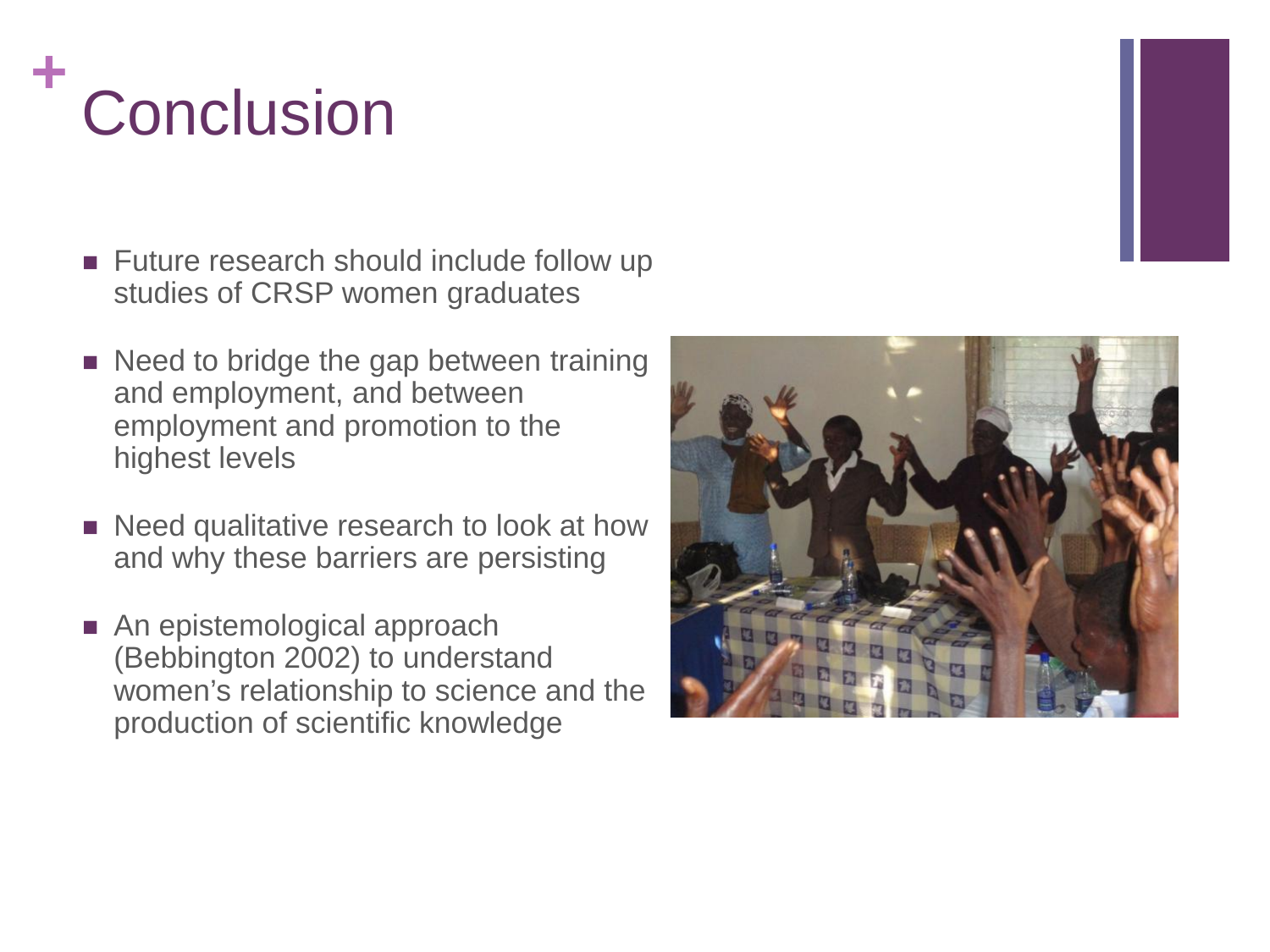

- Bebbington, D. (2002), Women in Science, Engineering and Technology: A Review of The Issues. Higher Education Quarterly, 56: 360–375.
- Blickenstaff, Jacob C. (2005). Women and Science Careers: Leaky Pipeline or Gender Filter? Gender and Education, v17 n4 p369-386.
- Gender in Agriculture Sourcebook, Module 13. Jointly produced by World Bank, Food and Agriculture Organization, and International Fund 2009.
- Glover, Judith. (2002). Women in Scientific Employment: Current Perspectives from the UK. Science Studies, Vol. 15(2002) No.1, 29–45.
- U.N. Food and Agriculture Organization (FAO). Women feed the world. Prepared for World Food Day, 16 October 1998. Rome, Italy.
- World Bank, 2006. *Aquaculture Review: Changing the Face of the Waters. Meeting the Promise and Challenge of Sustainable Aquaculture.* Report 36622- GLB. Washington, DC:IBRD/World Bank.